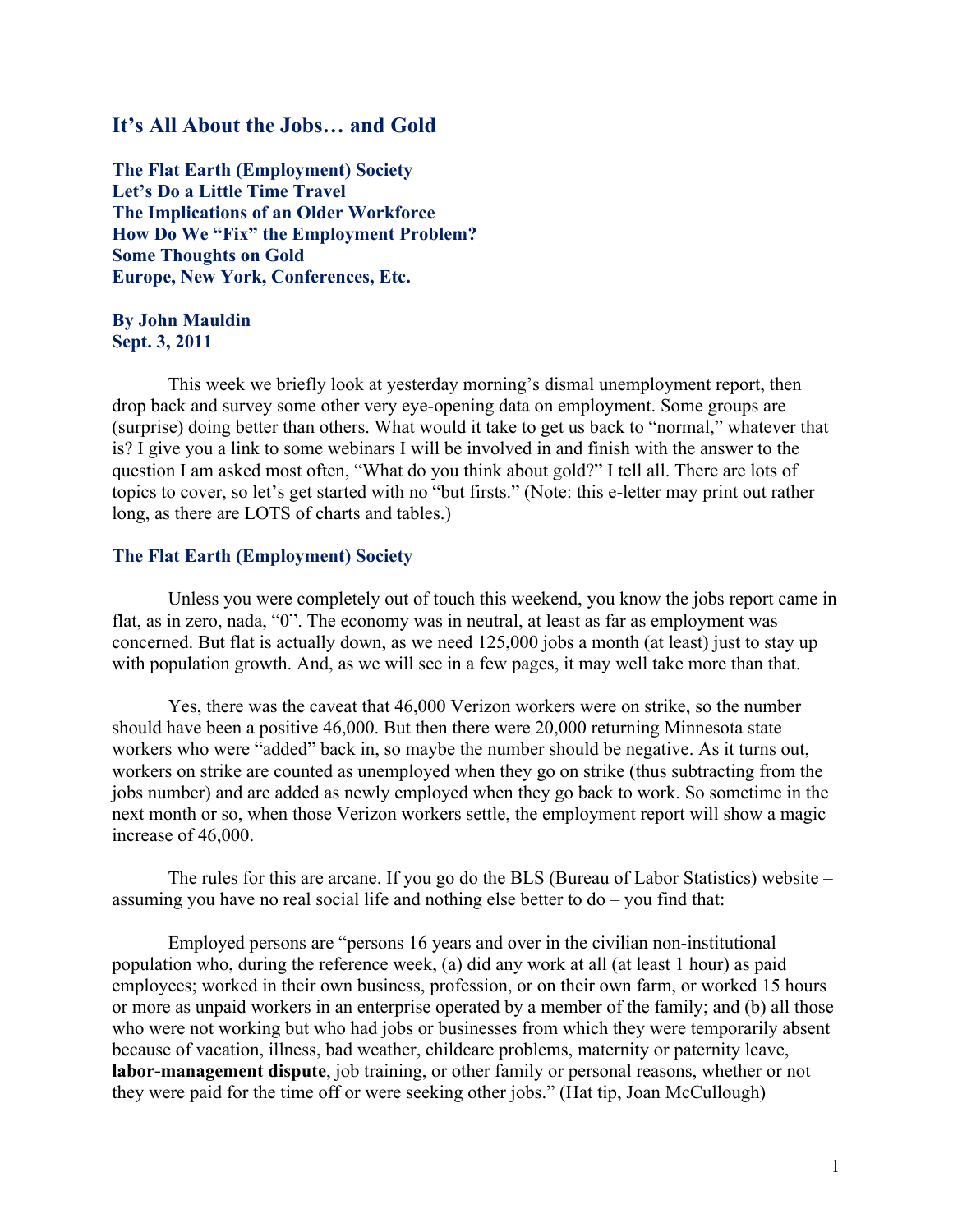Somehow, strikes don't count as labor-management disputes. Or personal problems. Go figure. But that is a distortion of the monthly numbers, which is why it is better to look at rolling three-month averages to get a clearer picture. And speaking of three months, the last three months' job reports were revised down by a total of 58,000 jobs, making the net over the last three months a very small number.

However you look at this report, it was just ugly. Yet it goes along with regional reports that show a contracting economy and the national ISM (which came out Thursday), which is barely above a contractionary number, at 50.6. The ugly part of the ISM number is that this was the third straight month in which inventories rose more than new orders. Historically, as this chart from Rich Yamarone shows, that suggests we are either in or close to a recession. (Note, there are some other negative points, but they were not three months in a row and were not followed by recession.)



The US has roughly the same number of jobs today as it had in 2000, but the population is well over 30,000,000 larger. To get to a civilian employment-to-population ratio equal to that in 2000, we would have to gain some 18 MILLION jobs. The graph below is from the FRED database at the St. Louis Fed. (Kudos to the guys in St. Louis for maintaining such a wonderful source of data for all of us! They have thousands of charts and data sets to maintain and do so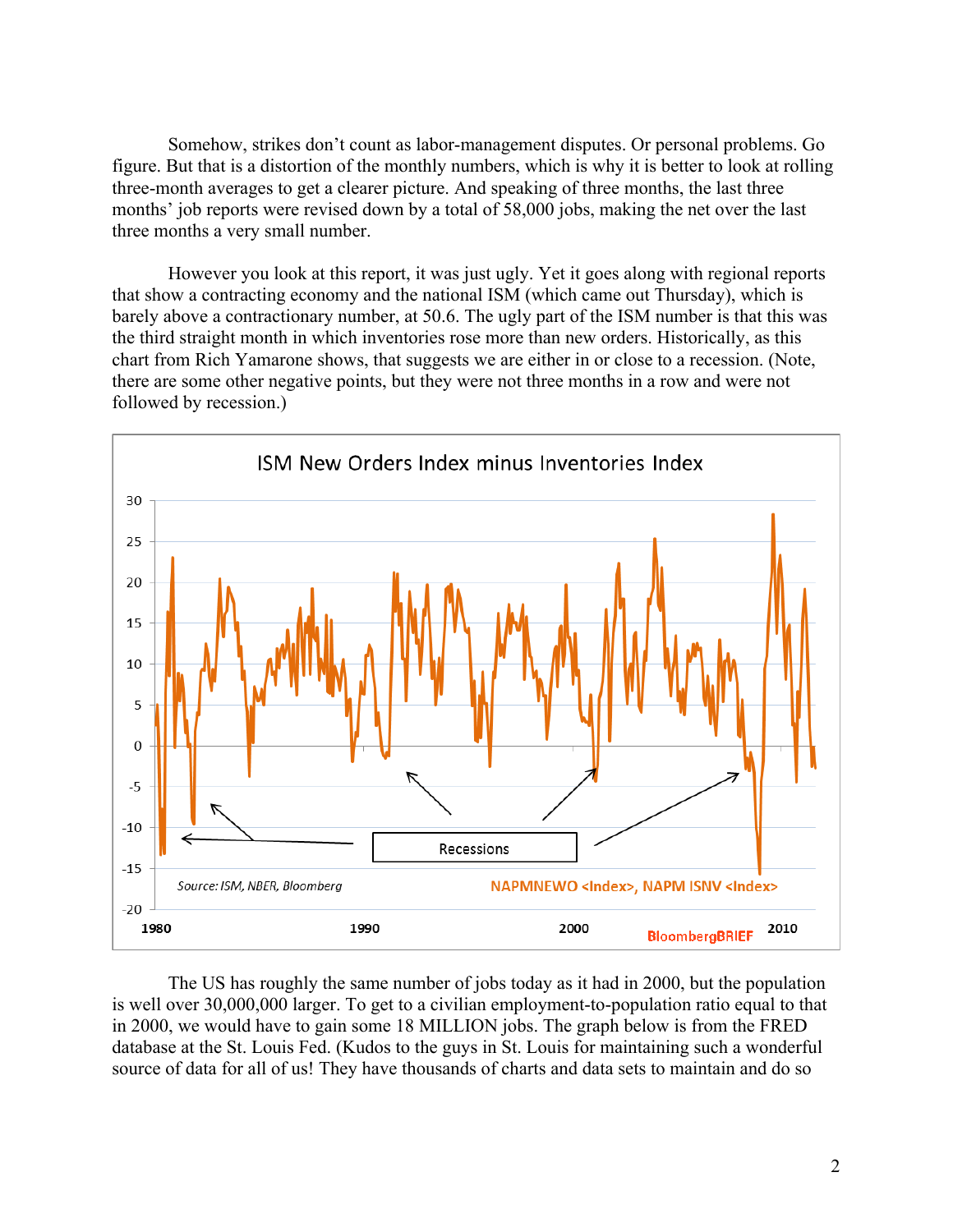with precision, keeping things up-to-the-minute!) Note the precipitous drop in the ratio in the last ten years, especially during the recession.



## **Let's Do a Little Time Travel**

Close friend Rob Arnott, founder of Research Affiliates, and I often exchange emails on a wide variety of topics. His curiosity is matched only by his ability to come up with new ways to look at old issues. He sent me the following email, which I am simply going to cut and paste as it is only six paragraphs, but it sets us up nicely for the next segment [my comments in brackets].

"John, I looked at the composition of the labor force, men and women. Look at the graph below. From 1948 until 1980, men who considered themselves to be 'in the labor force' (working or wanting work) equaled roughly 98% of the male population ages 20-64. [Wow. What a quaint concept. If you could work, you wanted work.] From 1980 to 2005, this proportion fell steadily, from 98% to 92%. Then, in six years, it fell again by half this margin, to 89%. As for male employment, it averaged 94% of the population age 20-64, until the 1975 recession. Today, it's 81%. Let's assume that the old labor force ratio of 98% could, in fact, work. That means that male unemployment – including those who have given up on the idea of gainful employment – is over 17%, and is roughly tied with the levels of mid-2009.

"For women, society evolved from predominantly 'homemaker' employment to a point, about a decade ago, where women in the labor force equaled about 82% of the female population aged 20-64. The women in the labor force have dropped from 82% to 78% in ten years, with most of that drop in the past two years; that's 5% of the female workforce that's simply given up in two years. Using the prior peak of 82%, as the roster who would want to work, the current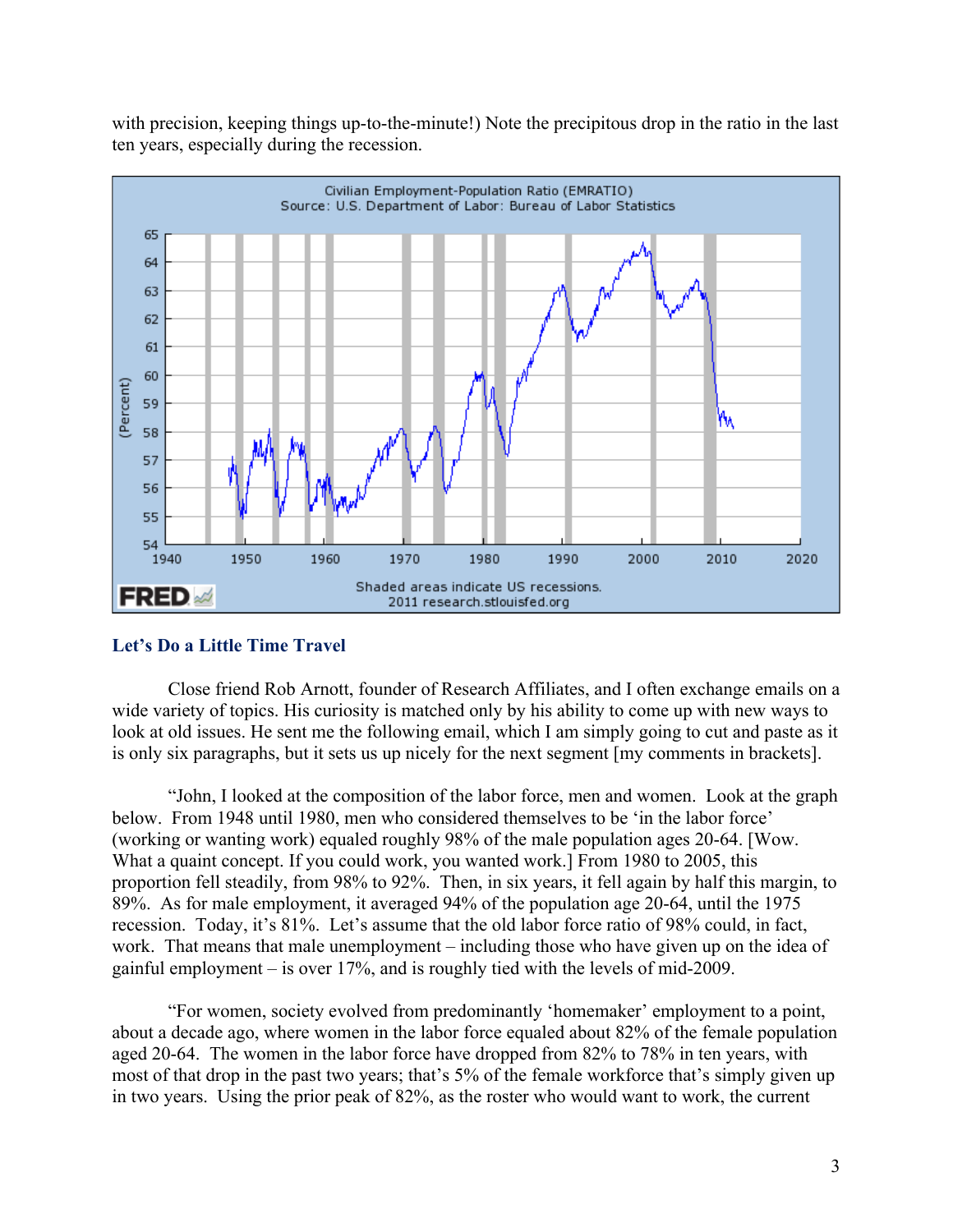71.6% who are working implies that female unemployment is roughly 13%, and is much higher than it was two years ago.

"Combine the results, and we get a figure of 15% unemployment, give or take, relative to past peak labor-force levels, if we include those who have given up hope. Add in the usual U-6 vs U-3 comparison (including those who are part-time and want full-time work), and we're at about 20% *true* unemployment.

*"The good news, is that if our natural "labor force" is 98% of the men and 82% of the women, and if 'full employment' puts 95% of them in jobs, we have about 25 million new jobs that could be created. If we get out of the private sector's way, and allow employers to hire who they want, doing work that both parties agree to do, for pay that both parties find acceptable. I.e., enlightenment in Washington (and Sacramento) could unleash a tsunami of new employment.*



"Caveats: Of course, there were some teenagers and a few senior citizens in the labor force. So, in theory, the ratio of labor force, relative to the population age 20-64, could even top 100%. But, this ratio is pretty relevant, since the overwhelming majority of men in the labor force would be 20-64. I also made a simplifying assumption that the population of people aged 20-64 is evenly split. I know there are more women than men, but that's mostly because women live longer. Indeed, under age 20, the split is about 51.5/48.5 male majority. So, I think this is a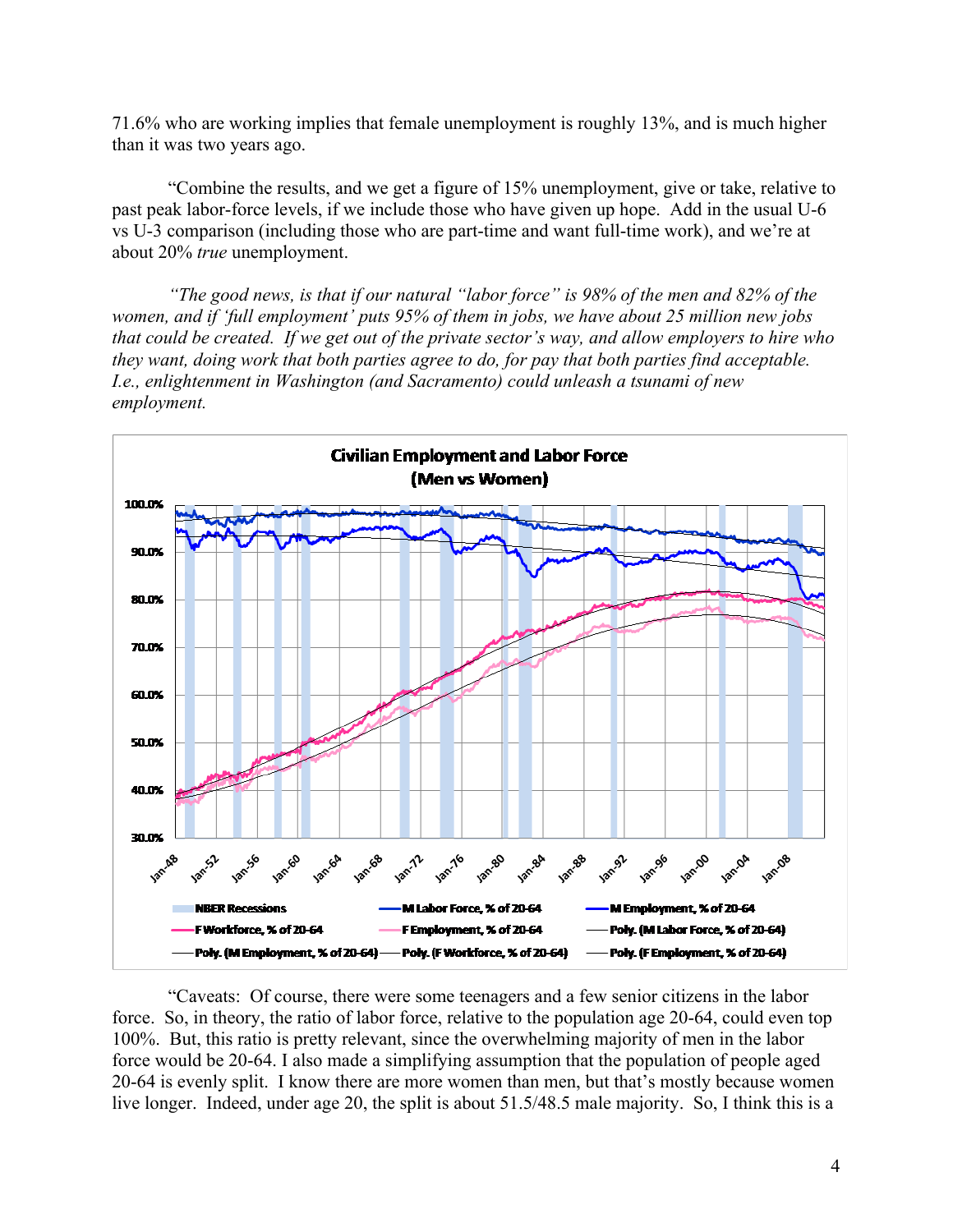fair assumption that the populations are about equal in the working-age cadre, until we can track down more accurate information. Either way, it's not going to make more than a slight difference in this analysis."

### **The Implications of an Older Workforce**

While doing some research on Google for today's letter I came across a new (to me) web site called Metric Mash (http://www.metricmash.com/). It accesses public databases and allows you to slice and dice data on an assortment of things, including employment. It is now one of my new favorites. I could do a year's worth of letters on the charts and graphs I can create there. Way cool.

But I will limit myself to three this week. The only "limit" I found was that I can only create a chart with four comparisons, and I wanted to use six. Six graphs, that is, of different age groups and their employment rates. So for this letter I created two "overlapping" charts. The first covers four age groups, 16-19, 20-24, 25-54, and 55+, for the last five years. It will not come as any surprise to parents with older teenagers that the rate of unemployment for them is three times higher than for those over 55. And don't even think about the employment problems of black or Hispanic young males.

## US Unemployment Rate - Age 16 to 19, US Unemployment Rate - Age 20 to 24, US Unemployment Rate - Age 25 to 54 and US Unemployment Rate - Age 55 and over



As it turns out, if we break it down to ten-year cohorts, we find each group with higher employment rates, except that recently the 34-45 group is slightly above the 45-54 group.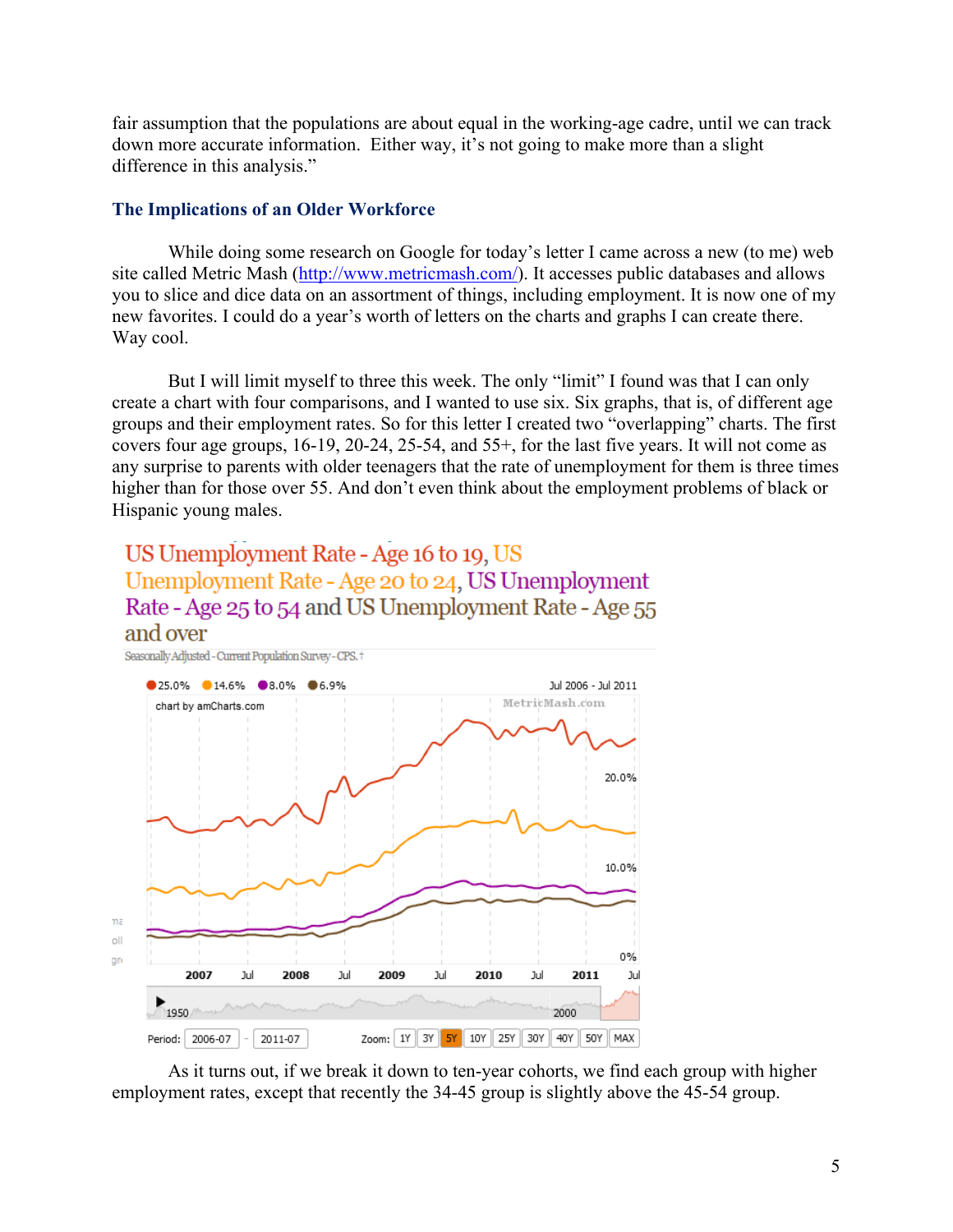## US Unemployment Rate - Age 45 to 54, US Unemployment Rate - Age 55 and over, US Unemployment Rate - Age 35 to 44 and US Unemployment Rate - Age 25 to 34





I was sharing these thoughts with Rich Yamarone (Chief Economist at Bloomberg), and he said, "Let me send you this chart." It is a chart of people who are 75 or older who are working. The numbers are on the rise. They are literally double what they were just 15 years ago. 1.2 million people over 75 are in the US work force, which is getting ever closer to 1% of the total working population. It is not just Greenspan and Richard Russell!

This is consistent with what I wrote a few weeks ago. The Boomer generation is healthier and going to work longer than any previous generation. Part of that is because some of them need the income, but some of it is simply that they work because they can and like to. They simply have no reason to want to "retire"; they like the social interaction and the activity.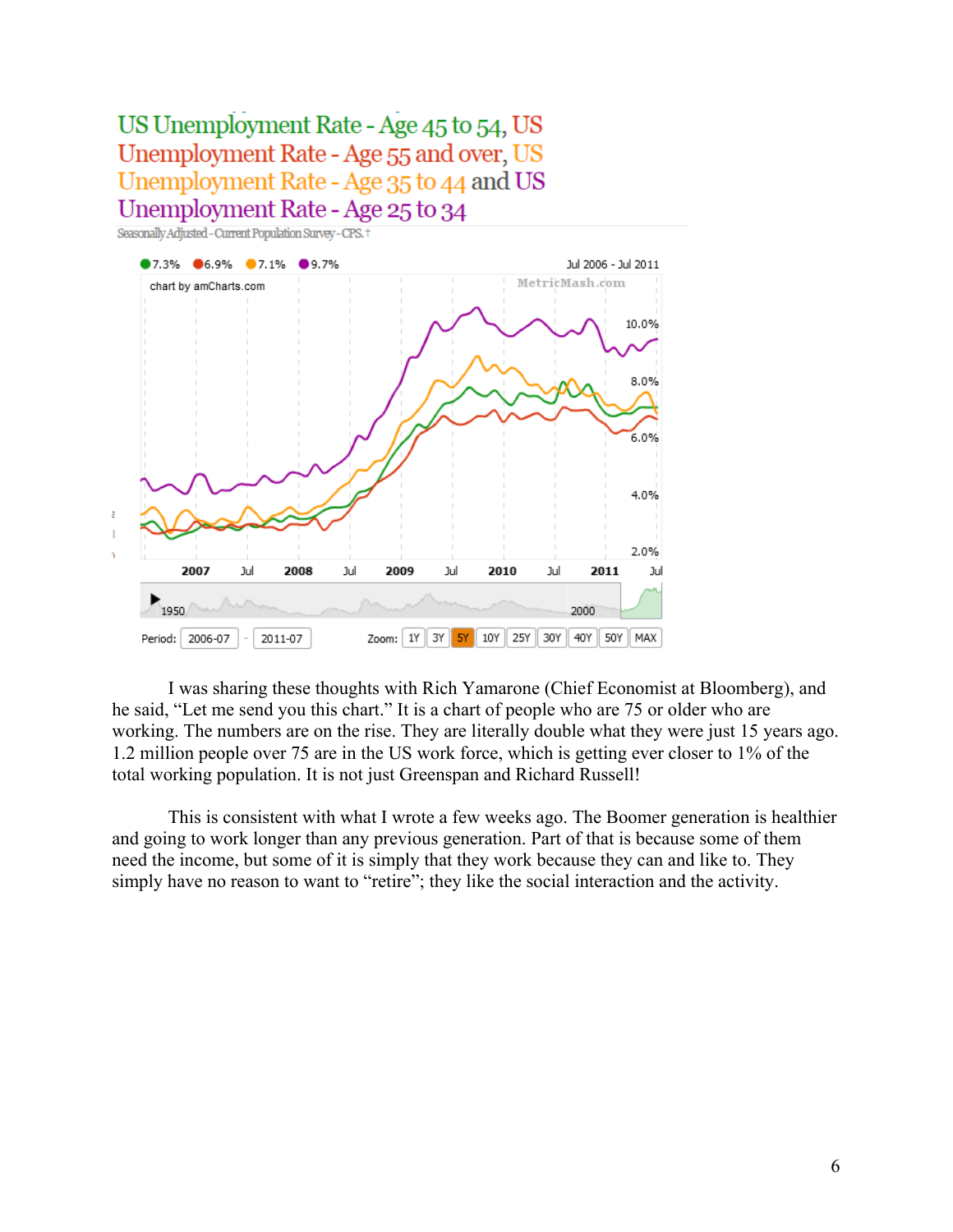

But that means they are not giving up jobs that younger people traditionally take. Go into Barnes and Noble; look at the workers and think back about ten years. Tiffani worked at Barnes and Noble when she was in her late teens, and I admit to going to B&N just to walk and look and browse, even though I read most of my books on my iPad. I still like trolling the aisles looking for something new. But now the people behind the counter are close to my age (I am 62 next month) or older.

There is a lot to be said for older workers. They are usually more dependable, as they don't go out at night as much, have a larger set of work experiences, and so on. But if more and more Boomers stay in the workforce, the number of new jobs needed to get back to what we think of as "full employment" will be just that much higher. Think about it. If only 25,000 Boomers don't retire each month (not a stretch) for another ten years, that adds 300,000 jobs a year we need just to break even. That is 20% more than we currently think of as the minimum number of new jobs needed per month (125,000). Talk about moving the goal posts just as we start to get there!

And that brings us to the last chart from Metric Mash, which compares the employment rates of people with four different levels of education. While the unemployment rate for those with college degrees is much higher than five years ago, it is still only just above 4%. But my anecdotal experience (as the father of kids with degrees) is that a college degree is not the ticket it used to be. People with degrees are working more, but they are moving down the "food chain,"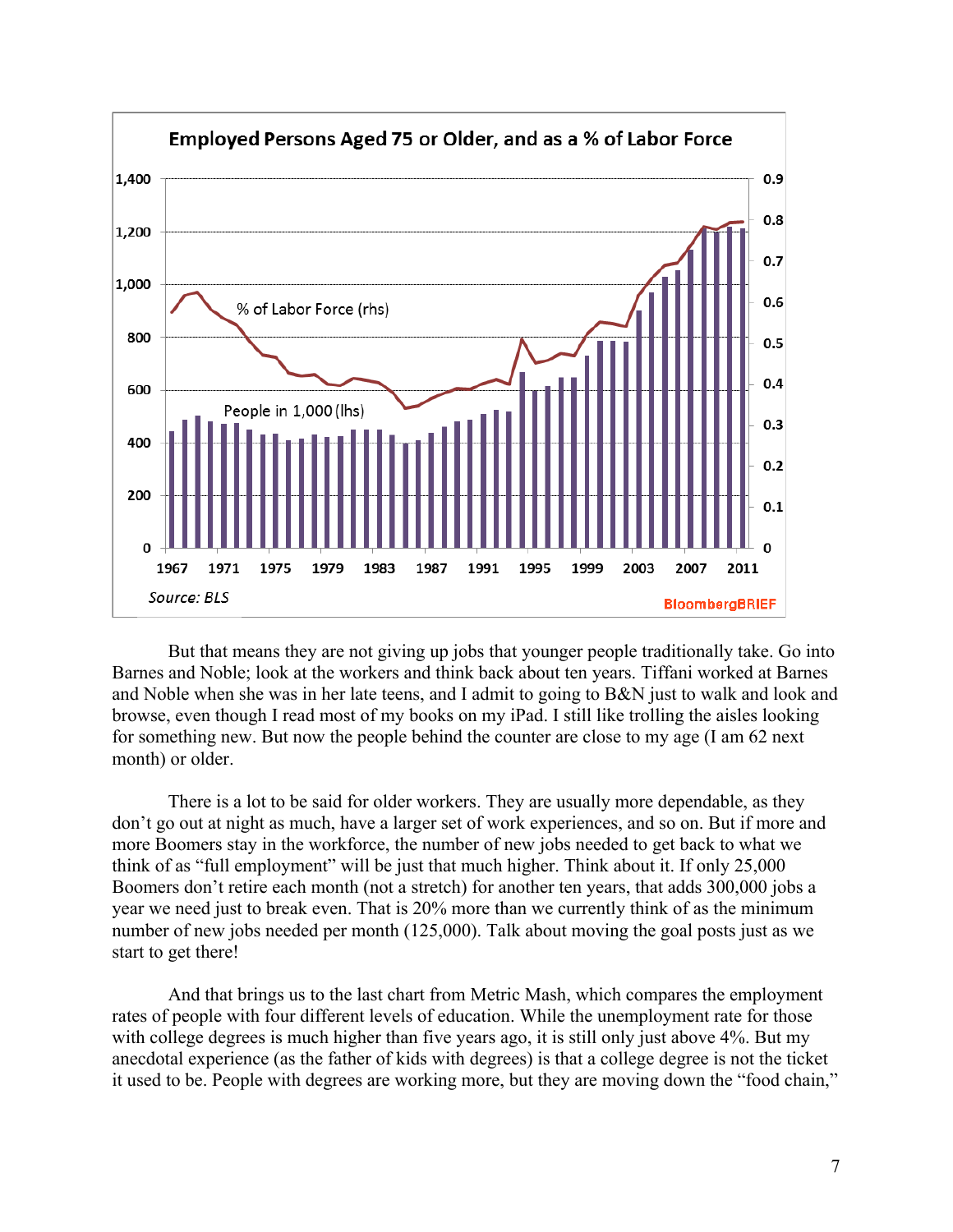taking lower-paying jobs or jobs needing fewer skills than they were trained in. That is just the way it is.

I actually get that on a closer level. Let's just say that middle son was not my scholar. He did not finish high school and had to deal with it being hard to get good jobs. This year, he woke up and decided that he does indeed need an education. He went back to online high school and recently finished, and proudly brought me his diploma. He is enrolling in the local community college. All of my kids are hard-working, but in today's world it takes more than a willingness to work hard. At the lower age and education levels, the competition for what few jobs there are is fierce. See below.

US Unemployment Rate - Bachelors Degree and higher, US Unemployment Rate - Some College or Associate Degree, US Unemployment Rate - Less than a High School Diploma and US Unemployment Rate - High School Graduates - No College



#### **How Do We "Fix" the Employment Problem?**

This Thursday night, 90 minutes before NFL football kicks off, President Obama will give us his latest version of policies to deal with the high unemployment rate. I hope we will hear that he is going to tell federal regulators they have to delete two rules already on the books for every new one they write, but I will not hold my breath. More green jobs? Why not simply allow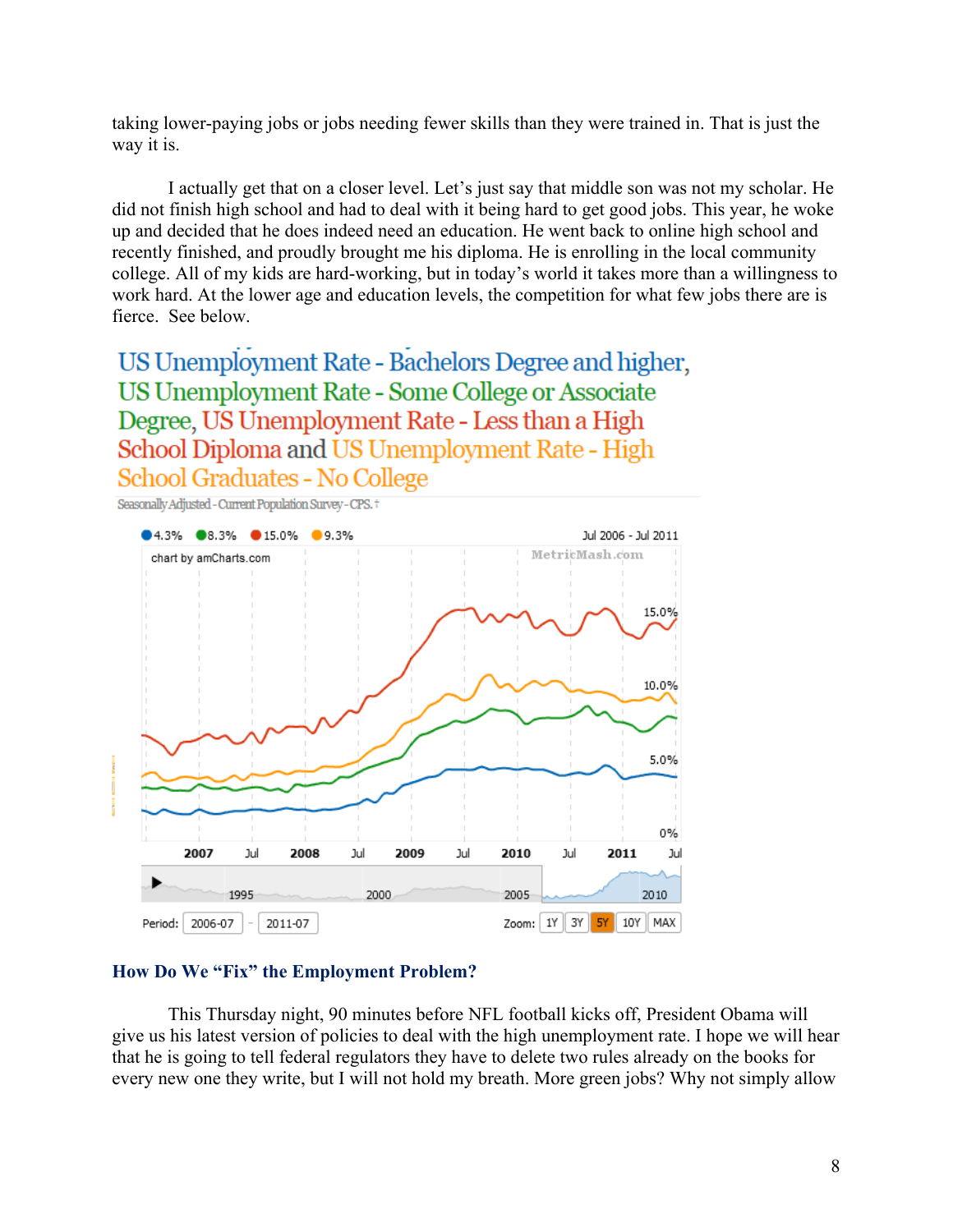energy companies to drill? I could go on, but the real point is that whoever is in the White House, Democrat or Republican, will face an uphill battle.

Goldman Sachs recently released a series of graphs for its hedge-fund clients, talking about ways to play a possible recession, with all sorts of long-short plays, options, spreads, etc. But in that report is a gold mine of data, which they should put up on the web in some form as a public service (without the suggested trades, because of regulations). It is really one of the better data compilations I have seen in a long time.

We are going to look at one table from that report, which goes along with an e-letter I wrote about two years ago, talking about how difficult it would be to recover from the employment losses of the recession. If anything, the situation has gotten worse since I wrote the original piece, which even back then was decidedly not optimistic (he says in understatement).

This table shows the number of jobs we would need to create on a consecutive monthly basis to get back to a given level of the labor force as a percentage of population, starting at 64%. Remember the chart above that shows we are barely above 58% now.

| Target<br>Unemployment<br>Rate | Labor Force as % of Population |         |         |         |         |
|--------------------------------|--------------------------------|---------|---------|---------|---------|
|                                | 64%                            | 65%     | 66%     | 67%     | 68%     |
| 4%                             | 417 k/m                        | 514 K/m | 611 K/m | 708 K/m | 805 k/m |
| 5%                             | 352 k/m                        | 448 k/m | 544 k/m | 640 k/m | 737 k/m |
| 6%                             | 287 k/m                        | 382 k/m | 477 k/m | 573 k/m | 668 k/m |
| 7%                             | 222 k/m                        | 316 k/m | 411 k/m | 505 k/m | 599 k/m |
| 8%                             | 157 k/m                        | 251 k/m | 344 k/m | 437 k/m | 530 k/m |
| 9%                             | 93 K/m                         | 185 k/m | 277 k/m | 369 K/m | 461 k/m |

# Target unemployment rate in 24 months, assuming monthly population growth at 0.06%

Note that simply to reduce the unemployment rate to 8% over two years at the lowest participation rate of 64% would require 157,000 jobs a month. If those jobs started showing up, the number of people looking for jobs would increase, thus increasing the "official" unemployment rate. Most of the numbers of required new jobs are simply not possible, if history is any guide. (This is a politician's nightmare. It will be years before they can take credit for something they didn't do.)

Of the 36 numbers in the table, only 6 have historically ever been achieved, and then only in rousing economies. Certainly not in an economy that is at stall speed at best.

The simple fact is that net new jobs for the last 15 years came from business start-ups or rather small businesses, as I have documented in previous letters. Goldman Sachs notes that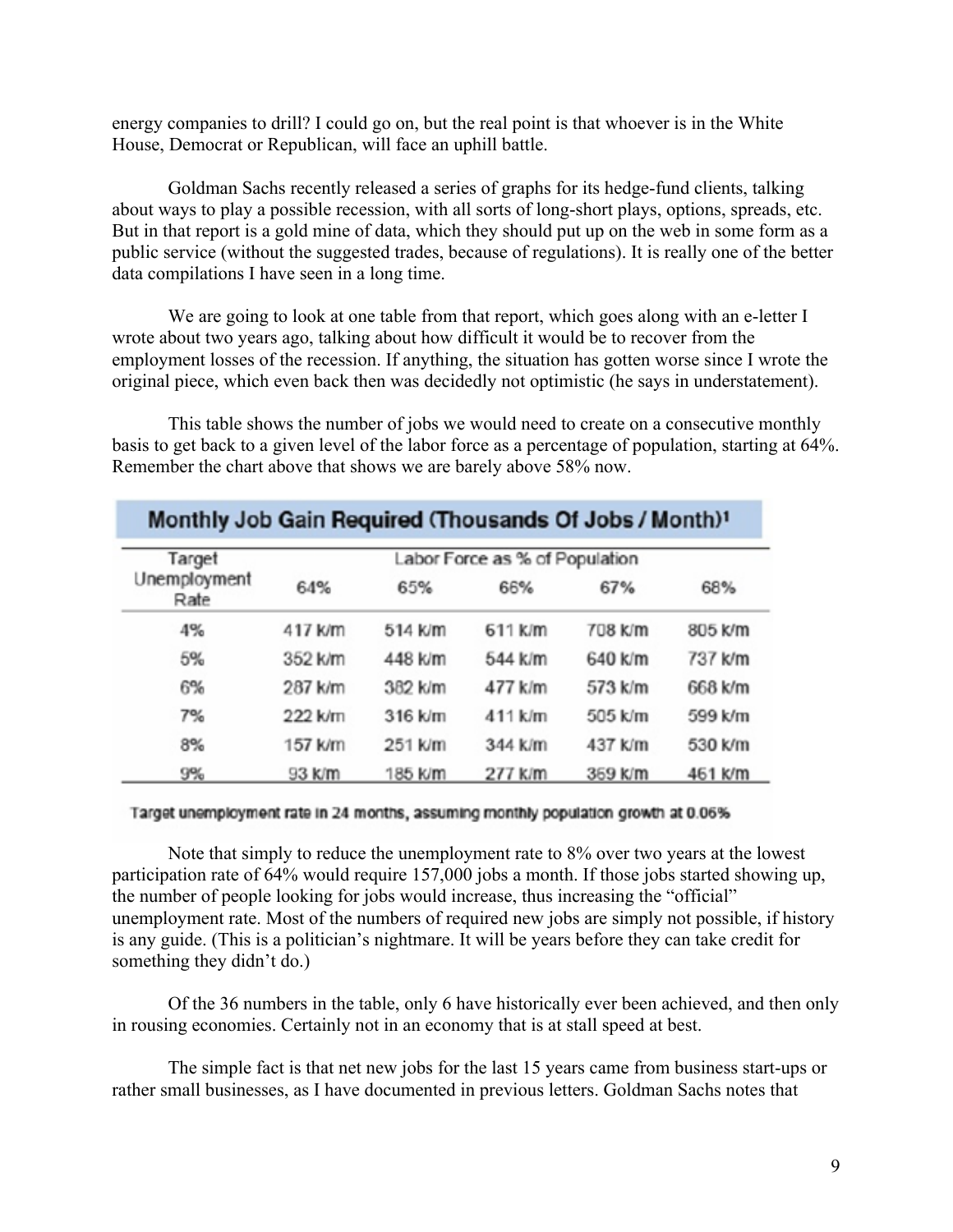historically 90% of new jobs come from small businesses, with 75% coming from firms with less than 20 employees. Some of those become Google, but a lot of them are simply small, local services. But every job, if it is yours, is important.

What we need to do is to make it easier for businesses to start and find capital. Reduce the regulatory burden that small businesses face. When small local banks need 1.2 employees to deal with regulations and compliance for every 1 worker they have making loans (as reported in the WSJ this week), something is seriously wrong.

The sad fact of the matter is that we are in for a long, slow slog uphill on employment for most the remainder of this decade, until we work through the debt crisis and deal with the deficits, as I outlined in *Endgame.*

[Quick plug. Amazon recently named *Endgame* as on of the top ten books so far this year. I was pleased. And the reviews just keep getting better as the book becomes more relevant with the passing months. Sadly, much of what we are dealing with all over the world is what we wrote about last year. You should get a copy! (http://www.amazon.com.Endgame)

We are clearly not coming out of recession like we normally do. That is because what we just experienced was not a normal "business-cycle" recession, but a deleveraging/balancesheet/debt-crisis recession. And the latter simply take at least 5-6 years to work through, after a country begins to deal with the problem, which we have not.

To repeat, even if somehow a Republican appeared in the White House tomorrow, there is no magic he (or she!) could bring with him/her to fix the unemployment problem. There are just some things the private sector will have to do for itself, and the sooner the government stops getting in the way, the sooner will get things fixed. But it will take a long time, no mater what. That is just the way things are.

### **Some Thoughts on Gold**

The question I am asked the most is some variant on "What do you think about gold?" So, let me deal with that question here, as it has been a while.

First, I do not think of gold as an investment. It is insurance for me. I buy a rather fixed amount of gold nearly every month, no matter the price. I hope the price of gold goes down, because that means I get more coins in the mail to go into the vault. Yes, I take delivery of my gold, and it is near me if I need it.

My fondest dream is that I will give my gold coins to my great-great grandkids some 70- 80 years from now, and they will be rather embarrassed that their "Papa John" bought all that much of that barbarous yellow metal instead of more biotech stocks. But as I live in the real world, I buy gold, even though I am optimistic we'll get through this rough patch; because I simply don't trust the bas\*%\*ds who are driving this ship with 100% of my money in dollars, or any fiat currency, for that matter.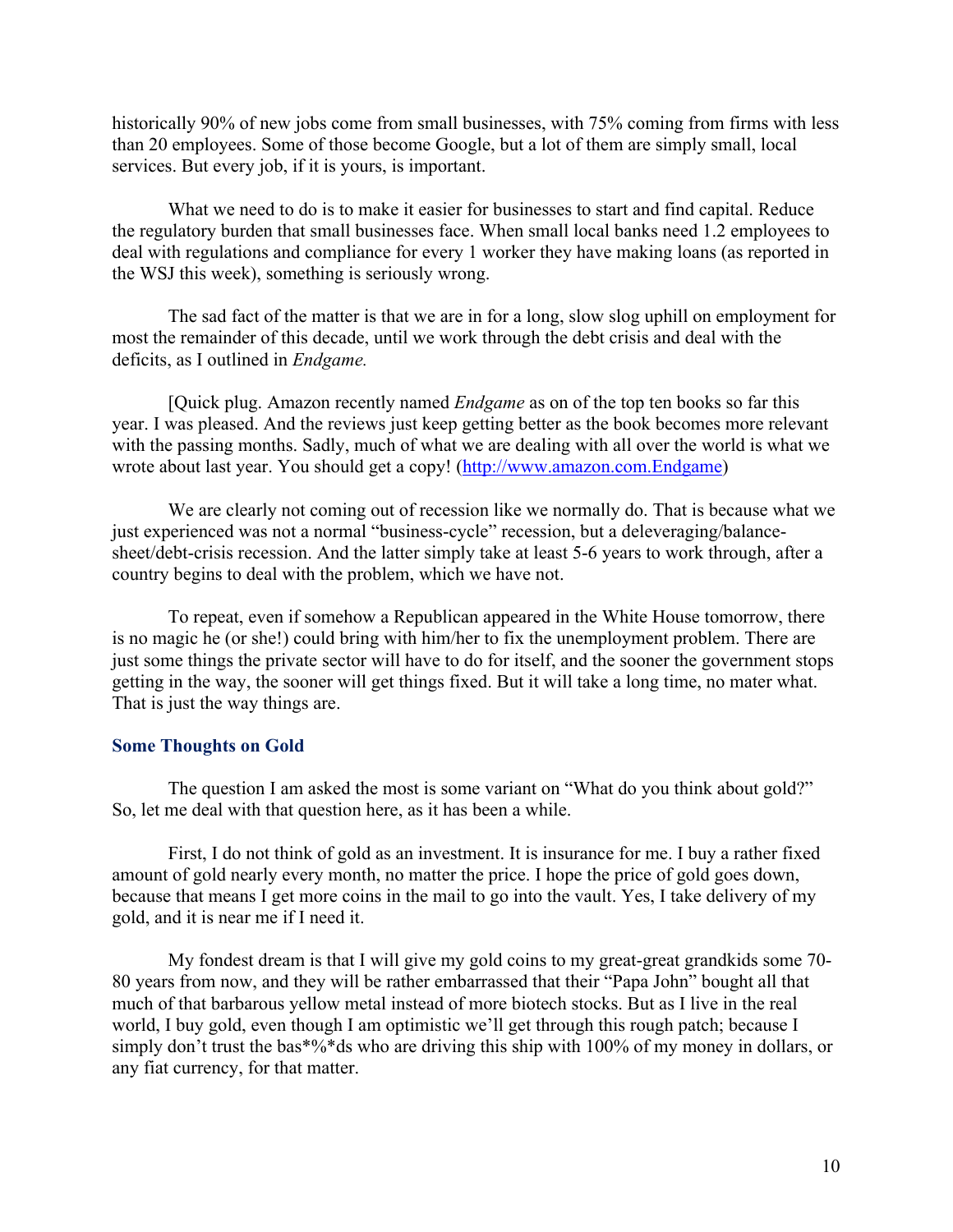Gold to me is a neutral currency. While the metal looks good over the last ten years (and I became bullish on it in 2002 in this letter), over the last 32 years it has not had all that much luster. Bonds have been much better as an investment. It is all about timing.

If I wanted to buy gold for investment or trading, I would simply buy GLD. (It is an excellent vehicle for traders; however, GLD is not what I think of as insurance.) And if I were buying gold as a trade, I would buy it in terms of the euro or yen, which I think are both going down against the US dollar.

For those who want to buy larger sums of gold, there is a program that I like backed/sponsored by the state government of Western Australia, called the Perth Mint. You can buy gold certificates that represent actual bullion in vaults in Perth at reasonable prices. While your gold is stored in Perth, you can take delivery if you want and leave the country with no taxes owed. Or you can sell the gold and get cash. You diversify your country risk, have excellent and safe storage facilities, diversify your currency risk (if, like me, you think of gold as a currency), and have a different asset class than traditional portfolios.

You can learn more about the Perth Mint at www.perthmint.com. And one of their dealers is an old friend of mine, Mike Checkan of Asset Strategies International. I have known Mike for about 30 years, and he does what he says and shoots straight. He is well-known in the investment information world, with lots of endorsements. You can learn more about his outfit at www.assetstrategies.com or call them toll-free at (800) 831-0007 in the U.S. and Canada, or direct at (301) 881-8600. You can also email them from their web site.

Where to buy actual bullion? Gold coins are gold coins. ASI is a good choice, but I would shop around. Depending on the amount you are buying, mark-ups can be significant, and there are differences in service and responsiveness. Delivery can be an issue, although I get mine in the mail with insured mail (although we do have to pick it up!).

Do I think gold is at a high? While I hope so, I truly do, I rather think that gold still has some upside because of government policies. When the deficit gets under control and we are on the road to real recovery, I rather think that gold will come back down from whatever highs it makes. I remember in 1980 there were True Believers who thought gold could only go one way.

For the record, I think you should own about 5% of your net worth in gold, as insurance, not as an investment. The "goal" and your hope should be to never have a reason to sell your gold. I trust that tells you where I stand.

#### **Europe, New York, Conferences, Etc.**

I am home for another three weeks, and then yet another crazy period of travel begins. I am off to Malta, London, Dublin, and Geneva late September through October 5. The next week, on the 14<sup>th</sup>, I go to Houston for a conference (along with David Rosenberg, Ed Easterling and others; more information at https://www.webinstinct.com/streettalkadvisors/).